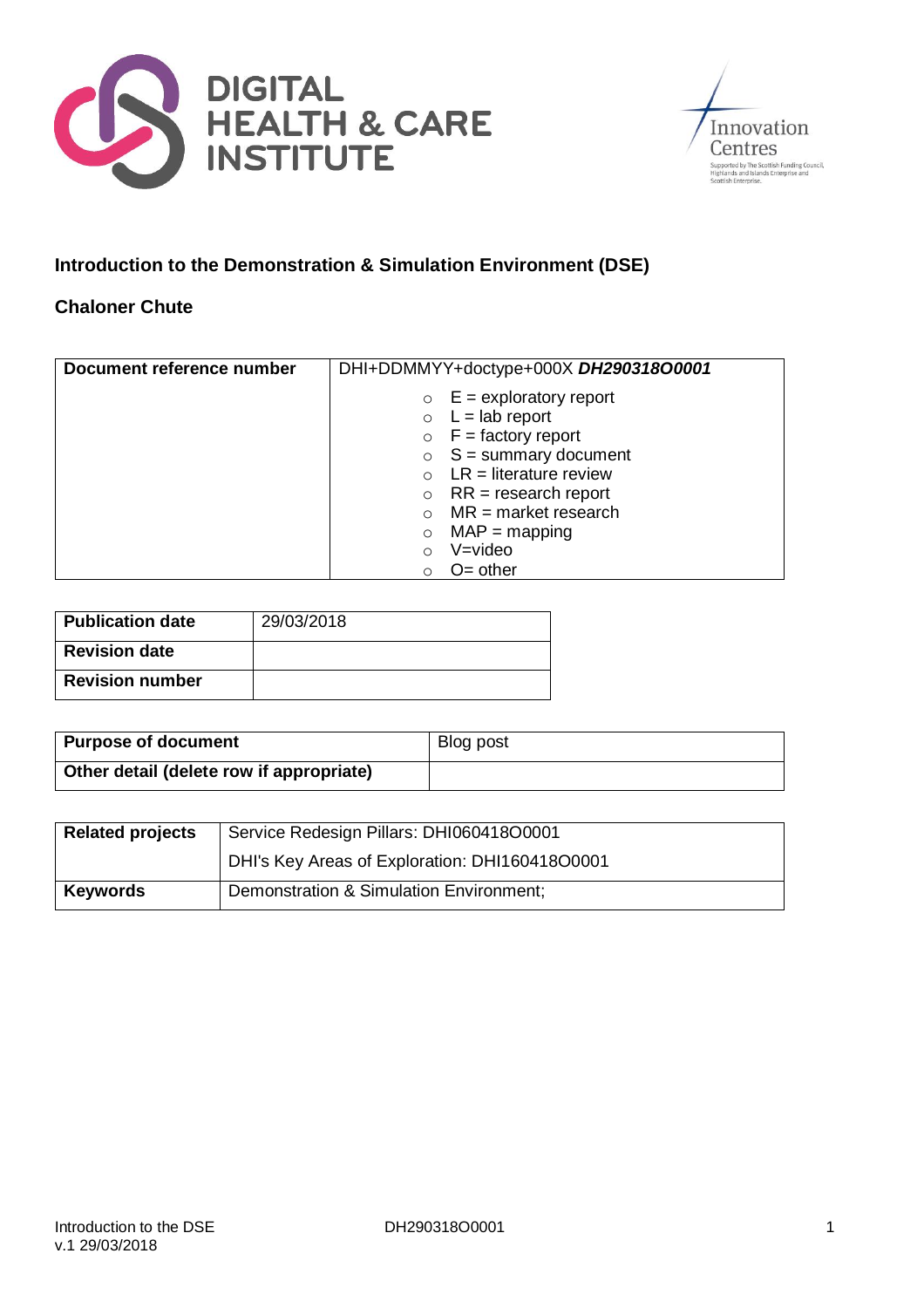



## **Introduction to the Demonstration & Simulation Environment (DSE)**

#### **Chaloner Chute**

### **Policy Background**

In 2008 - 2009 the Scottish Government developed a policy to 'Shift the Balance of Care' into the community. The basic proposition is that hospitalisation may be able to effectively treat acute needs, but that softer services in the community deliver more sustainable and holistic outcomes over time. The Scottish Government Health & Social Care Delivery Plan (2016) has mandated the integration of health and social care around the citizen – focusing effort on developing a multi-disciplinary community care model that blends services together to provide a more seamless experience. The Chief Medical Officers' Annual Report: Realising Realistic Medicine (2017) takes this further, prompting the care community to create more predictive and proportionate care models co-managed with citizens based on their preferences and joint decision making – shifting away from a paternalistic medical model.

Throughout this period true citizen empowerment and co-management have been difficult to realise. Those delivering services have access to training, information and systems that the citizen does not. The citizen is often in a vulnerable state and often struggles to retain information given to them in unfamiliar language. The citizen still engages with the health and care system on the system's terms.

Digital technologies have been promoted as an emerging tool to redress this imbalance, giving the citizen access to information and other assets that could support a more meaningful dialogue and the co-management of care. Globally, public policy is increasingly dependent on the promise that these new technologies will empower citizens whilst also supporting more sustainable delivery of health and care services. In Scotland, the upcoming Digital Health & Care Strategy will build on previous eHealth strategies to make the digital agenda a key foundation for the delivery of community based, integrated and citizen centric health and care services.

#### **Significant Barriers**

However, digital capabilities are not being used effectively to support this agenda. European benchmarking shows that the UK punches well below its weight. It has the 6<sup>th</sup> highest digital readiness but translates this poorly, with the nineteenth highest digital public service usability and accessibility.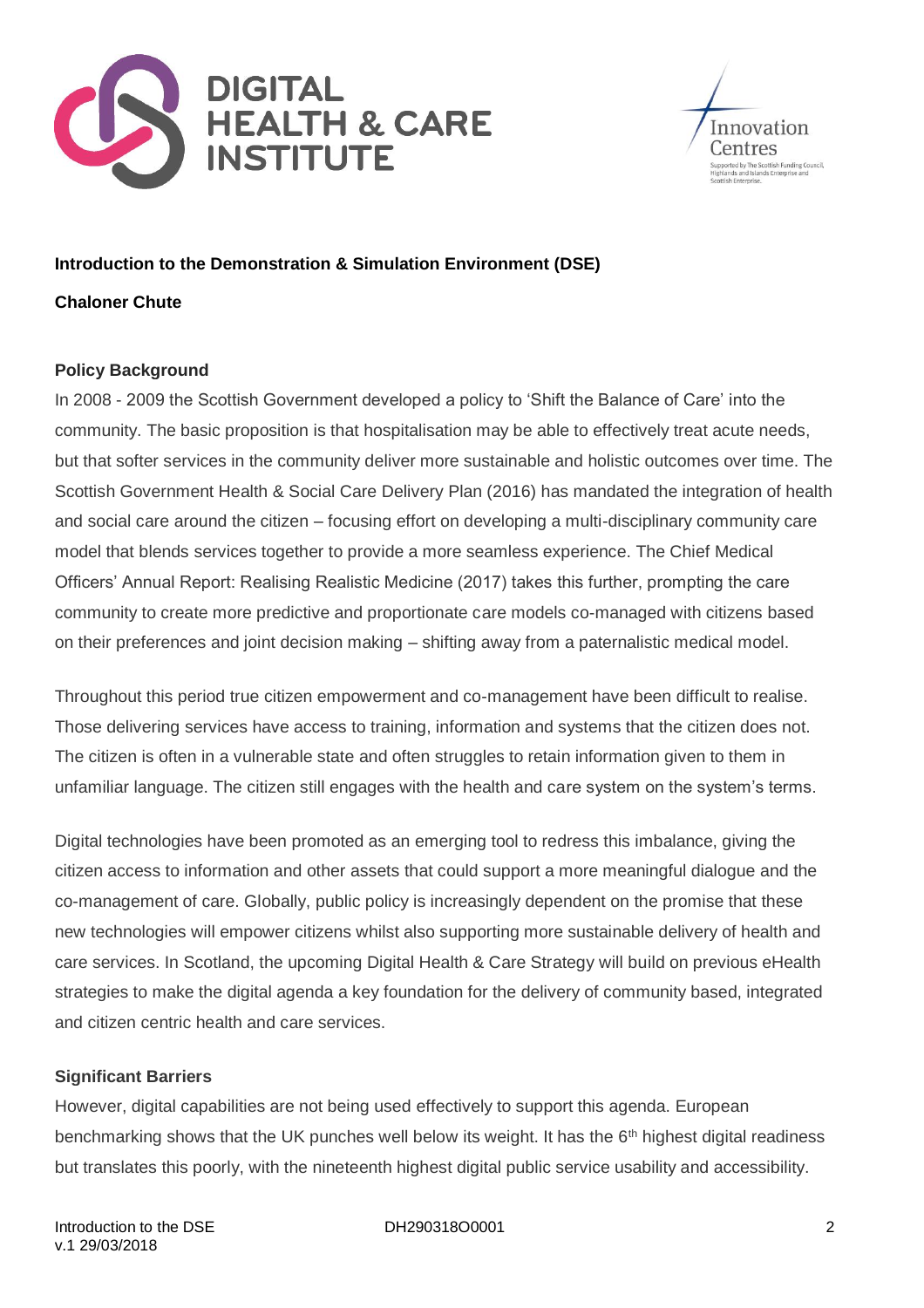



This is largely because the existing UK health and care data sharing infrastructure is based on centralised, closed and proprietary technology that struggles to evolve, where modern user expectations are for flexible, adaptable and portable approaches seen in other sectors.

The key things differentiating the benchmarking leaders and the UK is the ease with which citizens can use and contribute to their own health and care records, and how easily care providers can share this information to support coordinated care delivery.

Countries that are doing well on these measures have benefited from enlarging the public sector 'walled garden' to encompass and interoperate with a larger number of assets and services. This has led to marked, though limited, improvements in how data moves around centralised systems, which in turn creates a better user experience as the different systems coordinate around the shared data.

In all cases formal healthcare systems are struggling to move from a predominantly centralised approach to the kind of decentralised or fully distributed system required to handle a diverse and growing need for shared control with social care, independent, third sector and citizen partners.

Within this, and locally in Scotland, two factors contribute most to these low levels of usability and accessibility when it comes to health and care systems. Firstly, digital innovation has not been interwoven into service redesign initiatives. Secondly, existing services suffer from a heavy legacy system burden with most data sharing infrastructure being closed and proprietary in nature.

This in turn means that industry partners cannot demonstrate the benefits of digital, nor integrate their products into existing systems when they are successful on a small scale. This means that the marketplace is relatively immature, which in turn stops public services accessing scalable digital tools.

## **Emerging Capability**

While the challenges are substantial, there are significant, emerging technologies that will change the way data moves around health and care ecosystems:

Best practice is emerging around data sharing as a driver of better digital public services  $-e.g.$ benchmarking leaders Estonia and Finland and innovative schemes in Galicia, Sweden, etc.